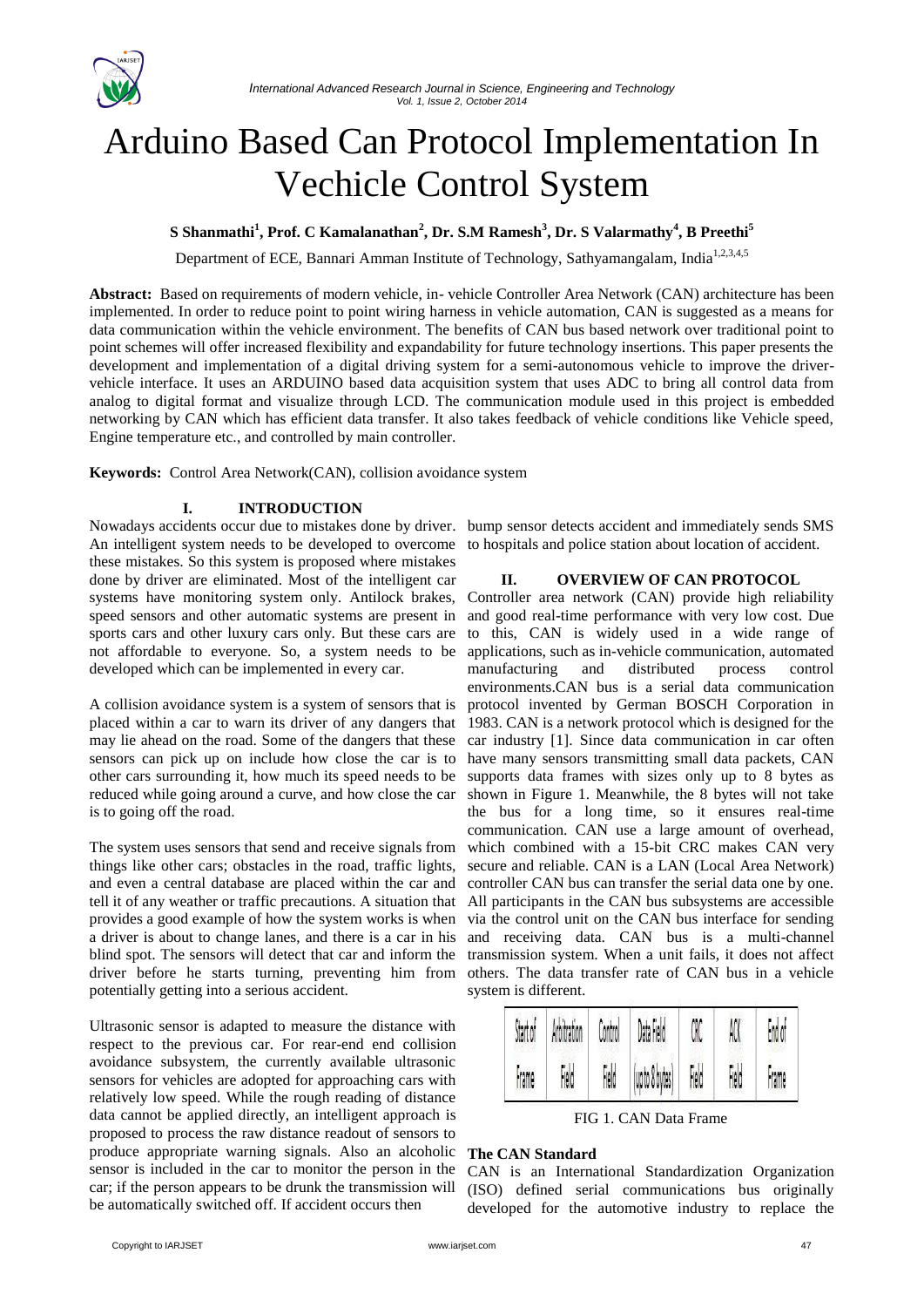

medical, and manufacturing.

The CAN communications protocol, ISO-11898: 2003, describes how information is passed between devices on a network and conforms to the Open Systems Interconnection (OSI) model that is defined in terms of layers. Actual communication between devices connected **A. Ultrasonic sensor** by the physical medium is defined by the physical layer of Ultrasonic sensors (also known as transceivers when they the model.



FIG 2. The Layered ISO 11898 Standard Architecture

### **III. HARDWARE DESIGN**

The proposed block diagram for CAN bus communication system is as shown in Figure 3. In this system the ultrasonic sensor is mounted on the front and backside of the car for measuring the distance between the two cars and if the distance is less then to avoid accident warning signal will be given to the driver on the LCD.



FIG 3.Block Diagram

complex wiring harness with a two-wire bus. The The alcoholic sensor will sense whether the driver is drunk specification calls for high immunity to electrical and if the driver is drunk then the driver will not be interference and the ability to self-diagnose and repair data allowed to start the car. If the car accidently changes its errors. These features have led to CAN's popularity in a lane then it will be detected using an IR sensor and buzzer variety of industries including building automation, will be turned on. The speed sensor will monitor the speed of the car and if found high then warning will be given to the driver using an alarm. Here the sensors will communicate with the output devices using CAN (Control Area Network) protocol which will be implemented in the AVR controller.

both send and receive, but more generally called transducers) work on a principle similar to radar or sonar, which evaluate attributes of a target by interpreting the echoes from radio or sound waves respectively. It is used to measure the distance with respect to the previous car. While the car is in motion the distance of another car is measured and accordingly warning signals are given to the driver.

### **B. Alcoholic sensor**

The alcohol sensor is suitable for detecting alcohol concentration on your breath, just like your common breathalyser. It has a high sensitivity and fast response time. Alcoholic sensors in it to monitor the person in the car. If the person appears to be drunk the transmission will be automatically switched off.

### **C. Speed sensor**

A wheel speed sensor or vehicle speed sensor (VSS) is a type of tachometer. It is a sender device used for reading the speed of a vehicle's wheel rotation. It usually consists of a toothed ring and pickup.This sensor monitors the speed of the car and if the speed is found to be more than a prescribed level then a warning signal will be given to the driver.

### **D. Lane sensor**

In road-transport terminology, a lane departure warning system is a mechanism designed to warn a driver when the vehicle begins to move out of its lane (unless a turn signal is on in that direction) on freeways and arterial roads. These systems are designed to minimize accidents by addressing the main causes of collisions: driver error, distractions and drowsiness.

### **E. Bump Sensor**

The bump sensor detects accidents and if accident is detected then a message is send a message to hospital and police station about location of accident.

# **F. Microcontroller**

The AVR core combines a rich instruction set with 32 general purpose working registers. All the 32 registers are directly connected to the Arithmetic Logic Unit (ALU), allowing two independent registers to be accessed in one single instruction executed in one clock cycle. The resulting architecture is more code efficient while achieving throughputs up to ten times faster than conventional CISC microcontrollers.